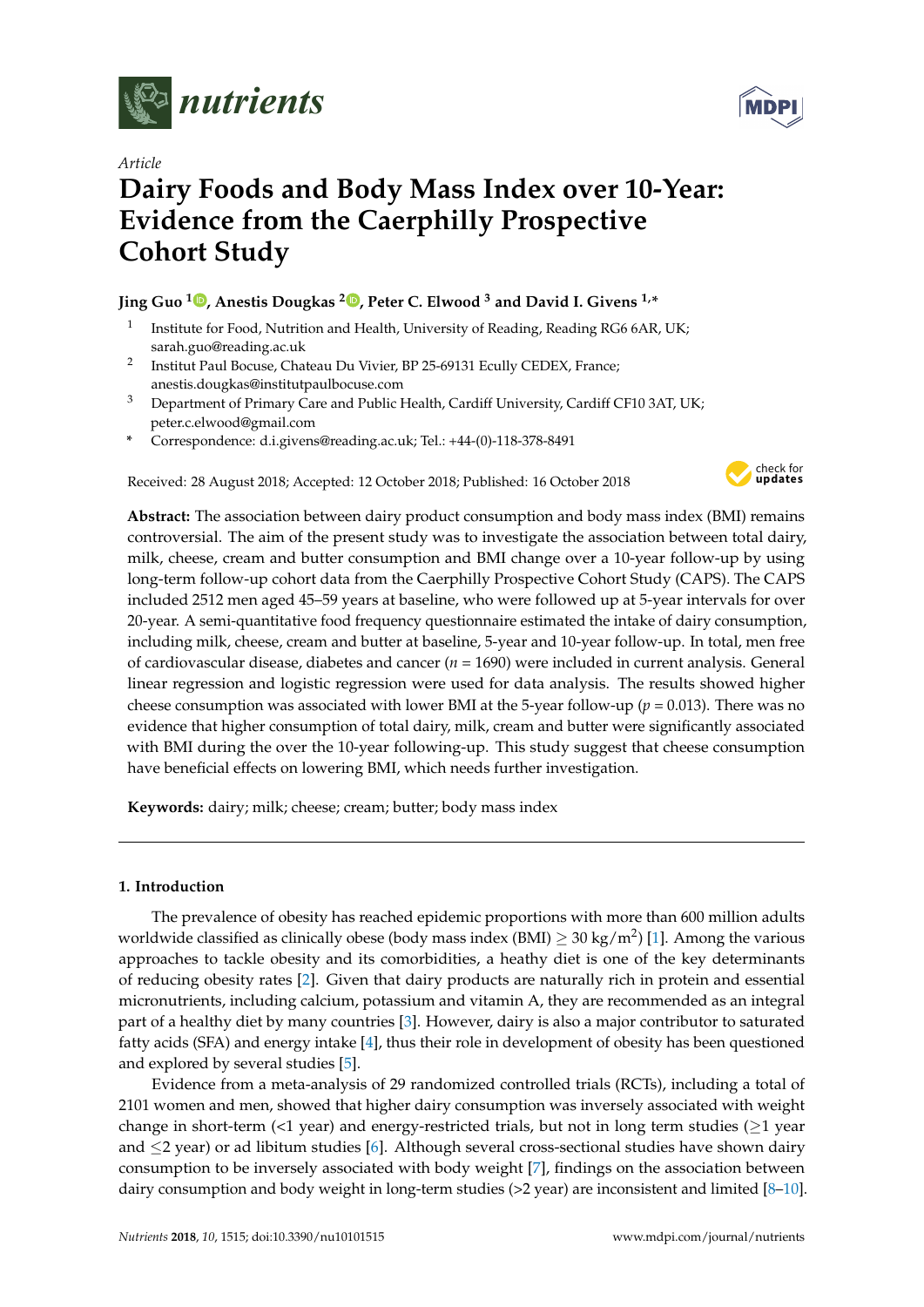Milk consumption was found to be inversely associated with weight change in long-term studies of Vergnaud et al. [\[9\]](#page-11-8) and Rosell et al. [\[8\]](#page-11-6), but not in that of Mozaffarian et al. [\[10\]](#page-11-7). Furthermore, the study of Rosell et al. [\[8\]](#page-11-6) indicated that the association between dairy consumption and weight change depends on the different types of dairy product. As BMI is widely used as an indicator of overweight and obesity [\[11\]](#page-11-9), we therefore aimed to prospectively investigate the association between consumption of different dairy products and changes of BMI over 10-year follow-up in the Caerphilly Prospective Study.

## **2. Material and Methods**

## *2.1. Study Population*

The Caerphilly prospective cohort study (CAPs) initially recruited 2512 men aged 45–59 years at baseline (Phase 1: 1979–1983), which represented 89% of the age group living in Caerphilly (Wales, UK) and surrounding villages and were seen at 5-year intervals and followed up for over 20-years. At Phase 2 (1984–1988), 561 men being lost to follow-up and an additional 447 men in the same age range (50–64 years) were recruited to provide a total 2398 men. At baseline, the men were invited to complete a general health questionnaire and a food frequency questionnaire, and anthropometric measurements were taken every 5-year intervals. Details of the methods have been reported in detail elsewhere [\[12](#page-11-10)[–15\]](#page-11-11). Ethical approval was received from the South Glamorgan Ethics Committee and all individuals provided written informed consent prior to commencing the study.

## *2.2. Dairy Product Consumption*

The men were asked to complete a semi-quantitative food frequency questionnaire (FFQ) with their partners, which included estimation of the mean daily consumptions of 50 food items typical for the British diet at baseline, 5-year and 10-year. Dairy consumption included questions about milk, cheese, cream and butter intake [\[16](#page-11-12)[,17\]](#page-11-13). In terms of milk intake, participants chose from four possible daily intake options: None; less than  $\frac{1}{2}$  pint; between  $\frac{1}{2}$  pint and 1 pint, and more than 1 pint. We converted the pints to gram by using standard units of 585 g for 1 pint of milk [\[18\]](#page-11-14). In terms of the cheese, butter, and cream consumed, participants had to record the amount of each dairy product that was consumed by the family per week. Based on the number of persons (both adults and children) per household, a family size variable was created in order to calculate dairy intake per person per day. In this derived variable, adults and older children aged 5 to 16 years were counted as one, younger children aged 1 to 4 years were counted as half and infants were excluded [\[19\]](#page-11-15). The validity of the FFQ was tested using data from a 7-day weighed dietary intake record that was kept by 30% of the men in Phase 1, results have been described previously in detail [\[20](#page-11-16)[,21\]](#page-11-17). Briefly, there was a statistically significant correction between methods for all food items ranging from 0.3 to 0.5 (milk: 0.42, *p* < 0.001; cheese: 0.32, *p* < 0.001; cream: 0.30, *p* < 0.001; butter: 0.45, *p* < 0.001) [\[20,](#page-11-16)[21\]](#page-11-17). For consumption of dairy products (g/day), the weight of milk, cheese, butter and cream were summed.

## *2.3. BMI and Other Covariates*

Height and weight were measured at were available at each examination during the 10-year follow-up [\[17\]](#page-11-13). BMI data (kg/m<sup>2</sup>) was calculated by weight divided by height squared [\[22\]](#page-11-18). Several lifestyle and dietary factors, which could confound the analysis of dairy and BMI relationships, were either available or calculated [\[16\]](#page-11-12). These included age, social class, smoking habits, leisure activity and other dietary variables, such as total energy intake and intakes of alcohol, eggs, red meat and sugar. Social class was based upon the men's most recent occupation [\[23\]](#page-11-19), and was categorised into manual and non-manual; Smoking habits were defined at three levels: Never smoked, former smokers, and current smokers [\[16\]](#page-11-12); Leisure activity was categorised into yes and no for any heavy work or exercise was done in the leisure time in the last 7 days before subjects taking FFQ [\[16\]](#page-11-12).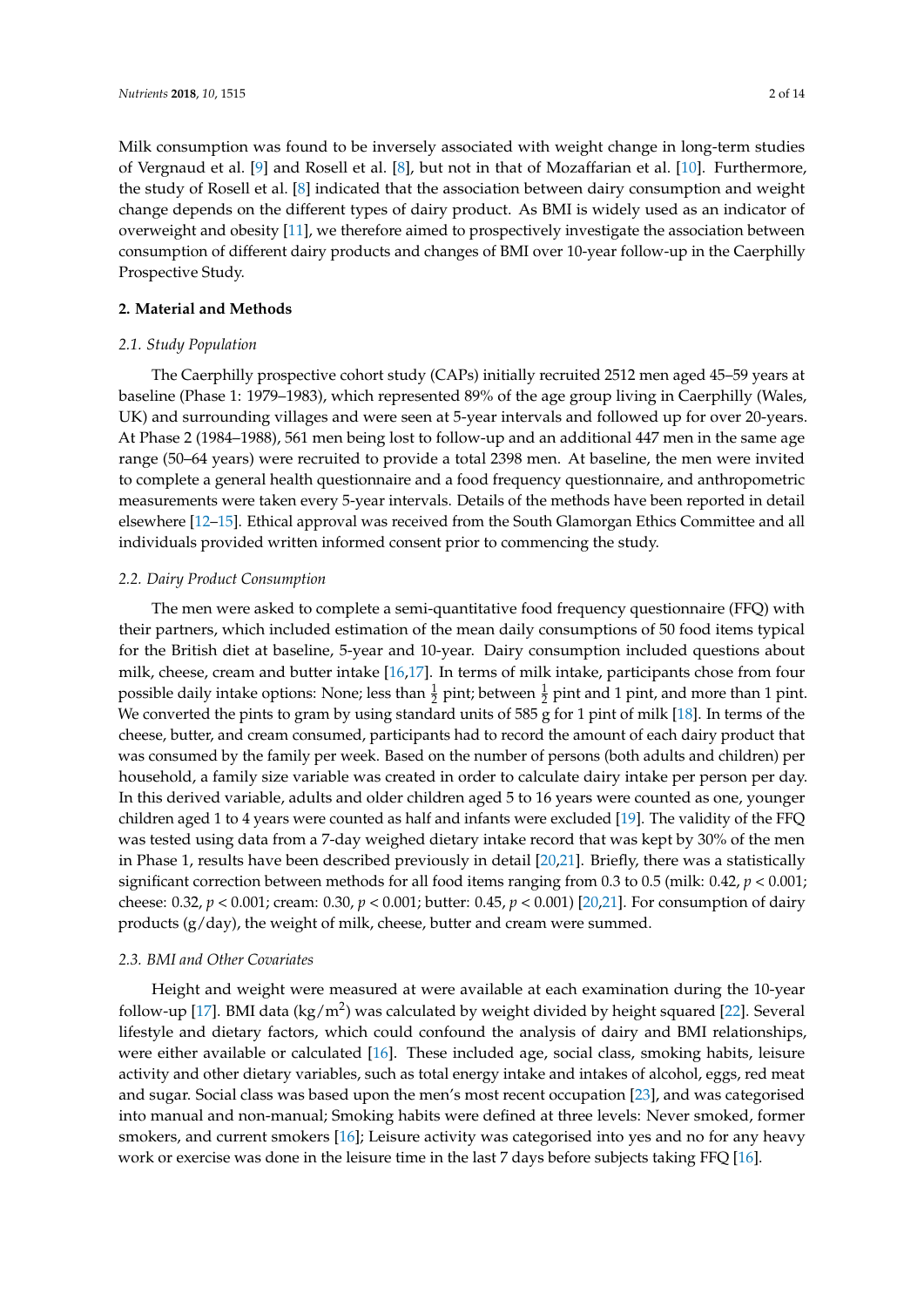#### *2.4. Statistical Analyses*

In order to ensure consistency of the subject group throughout the study, the 561 men who dropped out after Phase 1 were excluded from this analysis. In addition, subjects who previously had cardiovascular disease and/or diabetes and/or cancer (*n* = 101) and subjects with missing confounding factor data (*n* = 160) were excluded. Therefore, a total 1690 men were available for the current analysis.

Data were analysed using Stata version 15.0 (STATA Corporation, College Station, TX, USA). As the semi-quantitative food frequency questionnaire has been collected at first 15 years, thus, the associations of dairy intake (total dairy, milk, cheese, cream and butter) of the baseline with baseline BMI were investigated as cross-sectional analysis, and the associations of the dairy intake (total dairy, milk, cheese, cream and butter) of the baseline with BMI changes at 5-year and 10-year as longitudinal analyses. Subjects were categorised into quartiles for total dairy products, cheese and butter consumption and into groups as specified on FFQ for milk. Because a high proportion of subjects that did not consume cream (*n* = 1105), subjects were categorised in tertiles for cream consumption.

Logistic regression and general linear regression were used to investigate the associations of dairy products and categorical and continuous variables, respectively. Multivariable models for continuous and discrete data were adjusted for a number of dietary and lifestyle variables. These confounding variables were selected if significantly associated in simple correlations, or if known to be correlated from previously published studies [\[24\]](#page-12-0). For the cross-sectional analysis, the first multivariate-adjusted model for all analyses included the confounding factors of age (years), social class (manual and non-manual workers), alcohol intake (as ethanol, mL/week), smokers (non-smoker, current smoker, previous smoker), leisure activity (yes and no), total energy intake  $(MJ/day)$ . The second multivariate-adjusted model was further adjusted for sugar intake ( $g/day$ ), eggs intake (number/week) and red meat consumption (times/week). For the longitudinal analysis, baseline BMI was added into the first and second multivariate-adjusted models as multivariate model 3 and model 4, respectively. Furthermore, the diagnosis of chronic diseases may lead to weight changes and then confound the associations between dairy consumption and BMI change. Therefore, we have further adjusted for diagnosed diabetes, cancer, cardiovascular disease, and hypertension in the model 4. In addition, we conducted additional multivariate analyses stratified by baseline BMI and total energy intake. Pattern of consumption of dairy products over 10-years was analysed. Paired *t*-test was used to determine the significance of dairy consumption between baseline and 5-year or 10-year. Results were considered statistically significant at  $p = 0.05$  or less.

## **3. Results**

The baseline characteristics of 1690 subjects were described in Table [1.](#page-3-0) Subjects in the highest quartiles of total dairy intake were significantly more likely to be smokers (*p* = 0.024) and had a higher total energy intake (*p* < 0.001), sugar intake (*p* < 0.001), eggs intake (*p* < 0.001) or red meat consumption  $(p = 0.001)$ . There were no associations between total dairy intake and age, social class, leisure activity, alcohol intake, fish intake, fruit or vegetable consumption. After controlling for total energy intake, subjects with the highest dairy consumption tended to have a higher intake of fat (*p* < 0.001), but not protein or fibre (cereal or vegetable sources).

The association of total dairy, milk, cheese, cream and butter intakes with BMI at baseline and BMI changes from baseline are shown in Tables [2](#page-4-0)[–6,](#page-8-0) respectively. Higher total dairy consumption was not significantly associated with BMI cross-sectionally or with BMI changes during the 10-year follow-up (Table [2\)](#page-4-0).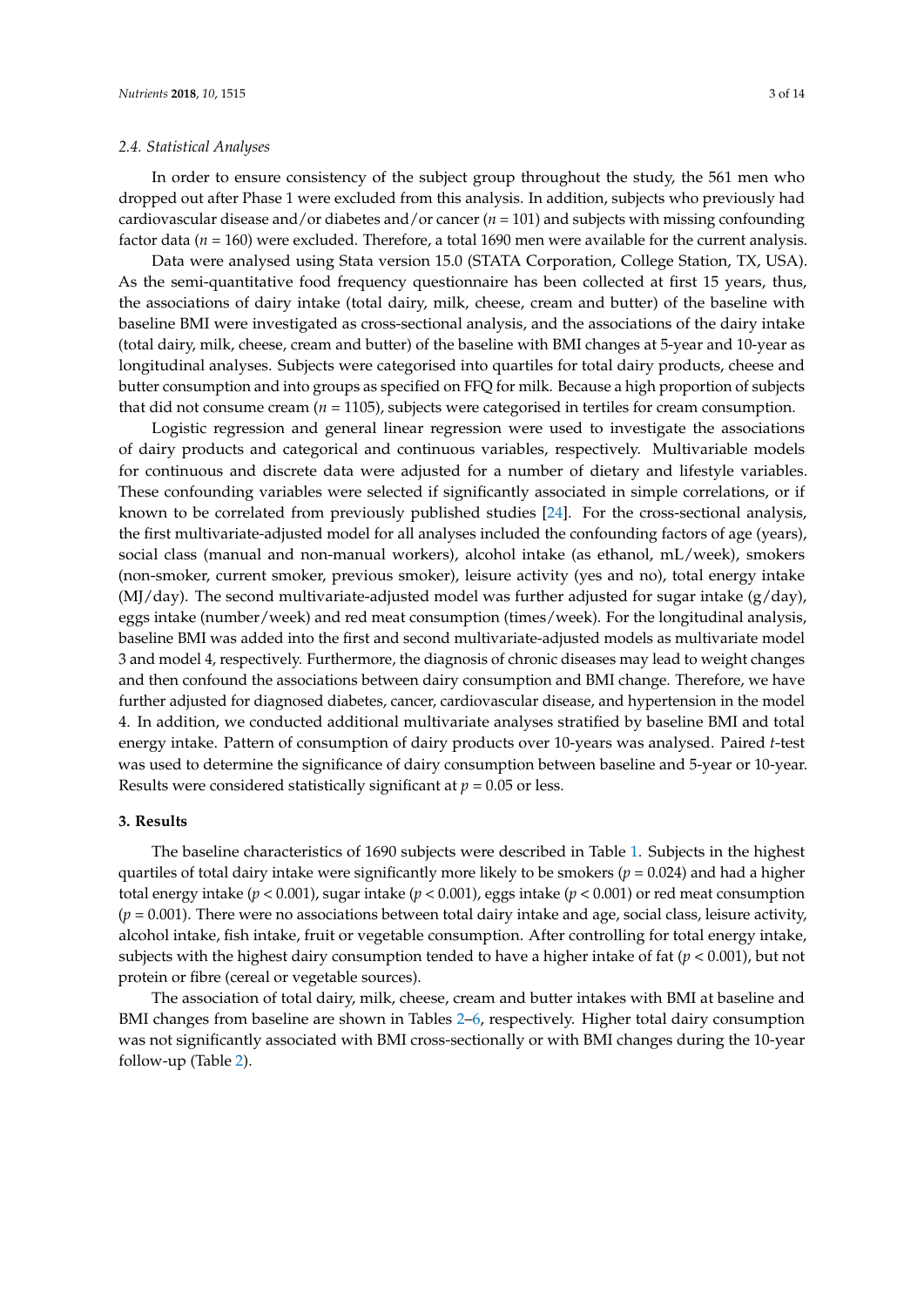|                                   | Total Dairy Intake (g/day) * |           |                   |           |                       |           |       |                            |               |
|-----------------------------------|------------------------------|-----------|-------------------|-----------|-----------------------|-----------|-------|----------------------------|---------------|
| Characteristics                   | $0 \le$ Dairy $\le$ 183      |           | 183 < Dairy < 240 |           | $240 \le$ Dairy < 485 |           |       | $485 \le$ Dairy $\leq 842$ | $p$ for Trend |
|                                   | Mean                         | <b>SD</b> | Mean              | <b>SD</b> | Mean                  | <b>SD</b> | Mean  | <b>SD</b>                  |               |
| Participants, n                   | 423                          |           | 421               |           | 424                   |           | 422   |                            |               |
| Milk, g/day                       | 115.0                        | 60.7      | 146.3             | 10.1      | 413.5                 | 82.5      | 516.8 | 129.5                      |               |
| Cheese, g/day                     | 15.2                         | 12.1      | 20.4              | 11.7      | 15.9                  | 12.5      | 22.4  | 13.5                       |               |
| Cream, g/day                      | 0.8                          | 2.0       | 2.0               | 4.0       | 1.4                   | 2.8       | 2.8   | 4.9                        |               |
| Butter, g/day                     | 11.0                         | 13.2      | 32.2              | 14.8      | 18.8                  | 20.9      | 35.9  | 18.5                       |               |
| Age, year                         | 52                           | 4.4       | 52                | 4.3       | 51                    | 4.5       | 52    | 4.5                        | 0.516         |
| Manual workers, %                 | 62.4                         |           | 67.7              |           | 61.3                  |           | 64.7  |                            | 0.964         |
| Leisure activity, %               | 48.7                         |           | 45.6              |           | 47.2                  |           | 49.5  |                            | 0.663         |
| Current smokers, %                | 48.0                         |           | 51.5              |           | 52.4                  |           | 55.9  |                            | 0.024         |
| Alcohol intake (ethanol), mL/week | 32.5                         | 34.9      | 33.3              | 35.9      | 27.0                  | 32.1      | 31.1  | 43.8                       | 0.116         |
| Total energy intake, MJ/day       | 8.6                          | 2.3       | 9.7               | 2.1       | 9.4                   | 2         | 10.7  | 2.5                        | < 0.001       |
| Fibre (cereal sources), g/day     | 7.6                          | 4.7       | 7.6               | 4.2       | 8                     | 4.6       | 8.1   | 4.7                        | 0.084         |
| Fibre (vegetable sources), g/day  | 8.4                          | 2.8       | 8.4               | 2.6       | 8.6                   | 2.7       | 8.5   | 2.8                        | 0.259         |
| Protein, % of food energy         | 13.1                         | 2.2       | 12.7              | 1.8       | 13.6                  | 1.9       | 13    | 1.9                        | 0.198         |
| Fat, % of food energy             | 37.8                         | 7.0       | 40.3              | 6.9       | 38.9                  | 6.7       | 42.1  | 6.8                        | < 0.001       |
| Sugar, g/day                      | 81.9                         | 32.8      | 91.2              | 34.1      | 93.0                  | 31.2      | 110.7 | 41.2                       | < 0.001       |
| Eggs, $n$ /week                   | 3.5                          | 2.5       | 3.8               | 2.2       | 3.8                   | 2.6       | 4.7   | 5.4                        | < 0.001       |
| Fruit, times/week                 | 5.3                          | 4.9       | 5.3               | 4.5       | 4.9                   | 4.2       | 4.9   | 4.4                        | 0.396         |
| Vegetable, times/week             | 9.4                          | 4.6       | 9.2               | 4.3       | 9.6                   | 4.4       | 9.5   | 4.4                        | 0.471         |
| Red meat, times/week              | 5.2                          | 2.5       | 5.5               | 2.9       | 5.4                   | 2.6       | 5.9   | 2.9                        | 0.001         |
| Fish, times/week                  | 0.9                          | 0.8       | 1.1               | 0.9       | 1.0                   | 0.8       |       | 0.8                        | 0.144         |

**Table 1.** Background characteristics according to quartile of baseline total dairy product intake.

<span id="page-3-0"></span>SD: Standard Deviation; \* Total dairy includes milk, cheese, cream and butter intake.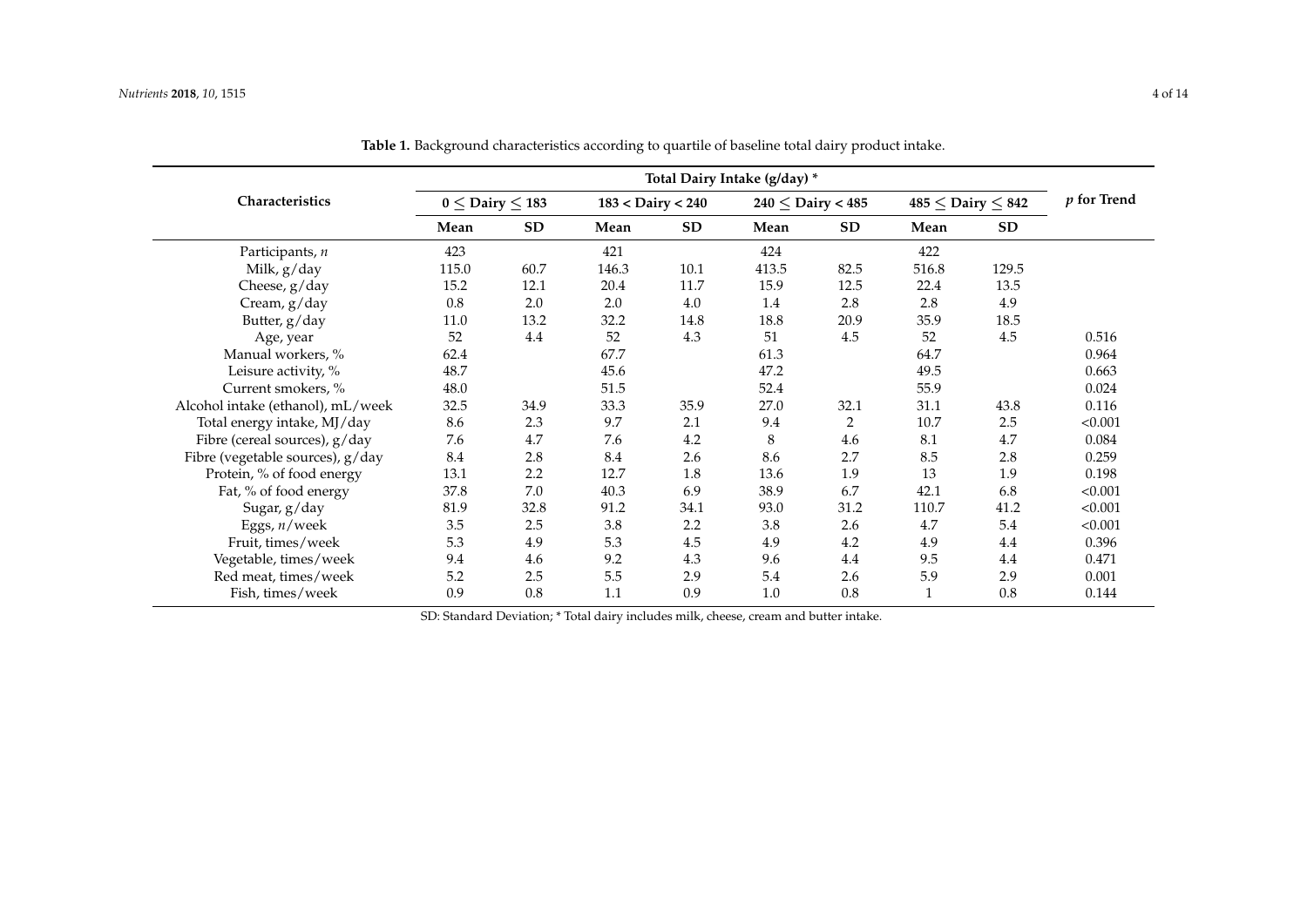**Table 2.** Cross-sectional analysis of body mass index (BMI) at baseline and longitudinal analyses over 10-year of BMI changes from baseline by quartile of total dairy intake.

|                                                     | Total Dairy Intake (g/day) * |     |                                   |       |                       |       |                          |       | $p$ for Trend |
|-----------------------------------------------------|------------------------------|-----|-----------------------------------|-------|-----------------------|-------|--------------------------|-------|---------------|
|                                                     | $0 \le$ Dairy $\le$ 183      |     | $183 <$ Dairy $< 240$             |       | $240 <$ Dairy $< 485$ |       | $485 <$ Dairy $\leq 842$ |       |               |
|                                                     |                              |     | Cross-sectional analysis          |       |                       |       |                          |       |               |
| Participants, n                                     | 419                          |     | 417                               |       | 421                   |       | 417                      |       |               |
| BMI mean (SD), $\text{kg/m}^2$                      | 26.4                         | 3.8 | 26.6                              | 3.4   | 26.2                  | 3.4   | 25.8                     | 3.3   |               |
| Unadjusted Coef. (SE)                               | 1 (reference)                |     | 0.186                             | 0.240 | $-0.217$              | 0.239 | $-0.601$                 | 0.240 | 0.004         |
| Multivariate model 1 Coef. (SE) <sup>+</sup>        | 1 (reference)                |     | 0.233                             | 0.240 | $-0.116$              | 0.240 | $-0.388$                 | 0.251 | 0.055         |
| Multivariate model 2 Coef. (SE) $\ddagger$          | 1 (reference)                |     | $-0.315$                          | 0.253 | $-0.100$              | 0.240 | $-0.315$                 | 0.253 | 0.120         |
| Longitudinal analysis at 5-years                    |                              |     |                                   |       |                       |       |                          |       |               |
| Participants, n                                     | 415                          |     | 414                               |       | 418                   |       | 415                      |       |               |
| BMI mean change from baseline (SD), $\text{kg/m}^2$ | 0.3                          | 1.5 | 0.3                               | 1.6   | 0.2                   | 1.4   | 0.2                      | 1.3   |               |
| Unadjusted Coef. (SE)                               | 1 (reference)                |     | 0.002                             | 0.102 | $-0.031$              | 0.102 | $-0.092$                 | 0.102 | 0.342         |
| Multivariate model 3 Coef. (SE) <sup>§</sup>        | 1 (reference)                |     | 0.007                             | 0.103 | $-0.054$              | 0.103 | $-0.167$                 | 0.108 | 0.100         |
| Multivariate model 4 Coef. (SE)                     | 1 (reference)                |     | $-0.003$                          | 0.104 | $-0.051$              | 0.104 | $-0.156$                 | 0.110 | 0.136         |
|                                                     |                              |     | Longitudinal analysis at 10-years |       |                       |       |                          |       |               |
| Participants, n                                     | 337                          |     | 353                               |       | 354                   |       | 360                      |       |               |
| BMI mean change from baseline (SD), $\text{kg/m}^2$ | 0.5                          | 1.9 | 0.5                               | 2.0   | 0.4                   | 1.9   | 0.4                      | 1.7   |               |
| Unadjusted Coef. (SE)                               | 1 (reference)                |     | 0.041                             | 0.143 | $-0.107$              | 0.143 | $-0.017$                 | 0.143 | 0.661         |
| Multivariate model 3 Coef. (SE) §                   | 1 (reference)                |     | 0.021                             | 0.143 | $-0.175$              | 0.143 | $-0.129$                 | 0.150 | 0.197         |
| Multivariate model 4 Coef. (SE)                     | 1 (reference)                |     | 0.001                             | 0.143 | $-0.186$              | 0.144 | $-0.126$                 | 0.152 | 0.214         |

<span id="page-4-0"></span>SD: Standard Deviation; SE: Standard Error; \* Total dairy includes milk, cheese, cream and butter intake. <sup>†</sup> Model 1: Multivariable-adjusted model adjusted for age, social class (manual and non-manual workers), alcohol intake (non-drinker, drinker has been divided into 3 equal groups), smokers (non-smoker, current smoker, previous smoker), leisure activity (yes and no), total energy intake. <sup>‡</sup> Model 2: Model 1 and additionally adjusted for sugar intake, red meat intake and egg intake. <sup>§</sup> Model 3: Model 1 and additionally adjusted for BMI at baseline. K Model 4: Model 2 and additionally adjusted for BMI at baseline, incident of diabetes, cancer, hypertension and cardiovascular disease during 10-year following up.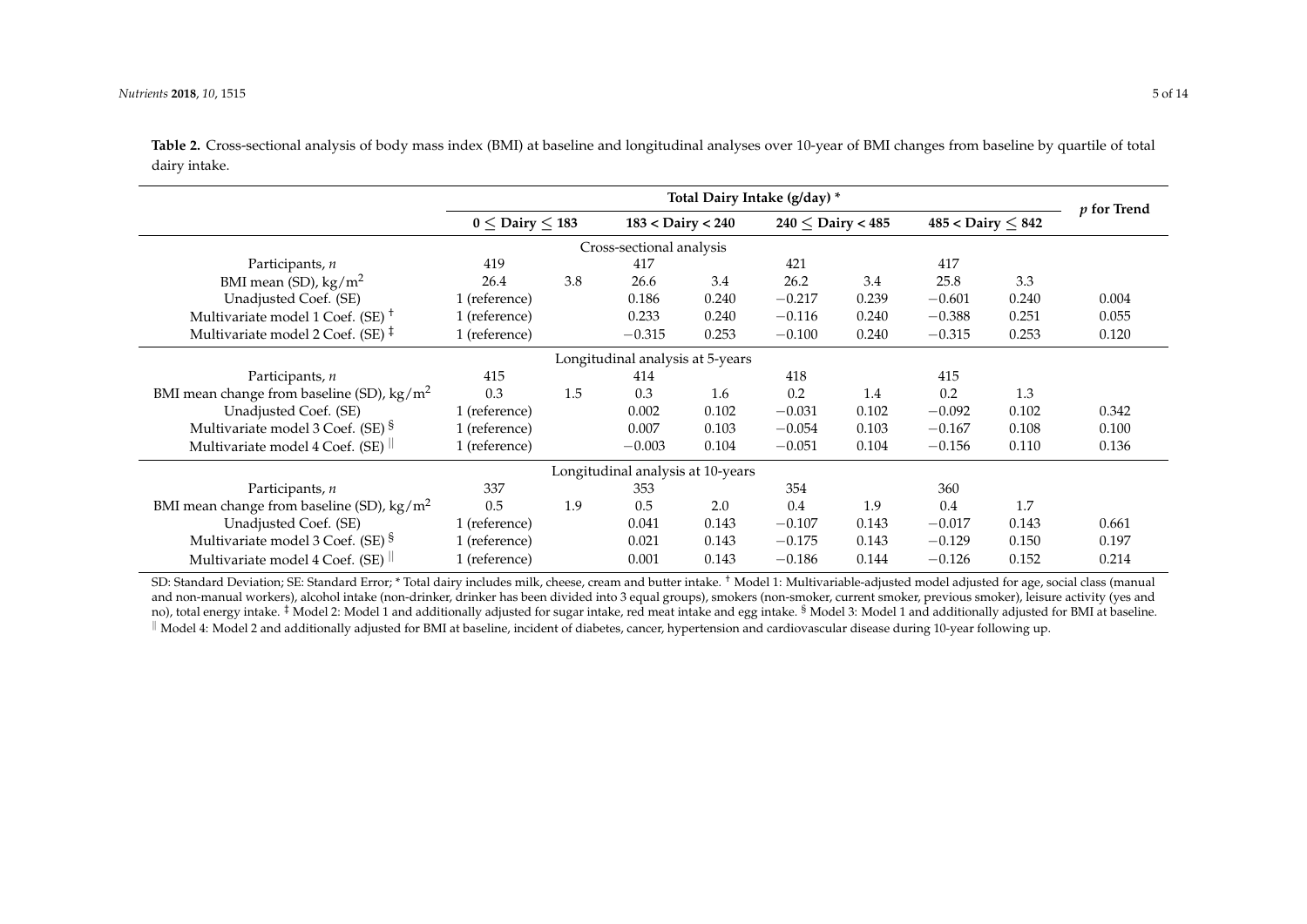|                                                     | Milk Intake (g/day) |     |                                   |       |                      |       |              | $p$ for Trend |         |
|-----------------------------------------------------|---------------------|-----|-----------------------------------|-------|----------------------|-------|--------------|---------------|---------|
|                                                     | $\bf{0}$            |     | $0 <$ Milk $<$ 293                |       | $293 <$ Milk $< 585$ |       | $585 <$ Milk |               |         |
|                                                     |                     |     | Cross-sectional analysis          |       |                      |       |              |               |         |
| Participants, n                                     | 93                  |     | 779                               |       | 692                  |       | 110          |               |         |
| BMI mean (SD), $\text{kg/m}^2$                      | 27.3                | 4.4 | 26.4                              | 3.5   | 26.1                 | 3.4   | 25.4         | 3.3           |         |
| Unadjusted Coef. (SE)                               | 1 (reference)       |     | $-0.907$                          | 0.380 | $-1.181$             | 0.383 | $-1.846$     | 0.488         | < 0.001 |
| Multivariate model 1 Coef. (SE) *                   | 1 (reference)       |     | $-0.926$                          | 0.375 | $-1.096$             | 0.380 | $-1.708$     | 0.486         | 0.001   |
| Multivariate model 2 Coef. (SE) <sup>+</sup>        | 1 (reference)       |     | $-0.896$                          | 0.377 | $-1.023$             | 0.383 | $-1.540$     | 0.492         | 0.007   |
| Longitudinal analysis at 5-years                    |                     |     |                                   |       |                      |       |              |               |         |
| Participants, n                                     | 92                  |     | 773                               |       | 687                  |       | 110          |               |         |
| BMI mean change from baseline (SD), $\text{kg/m}^2$ | 0.1                 | 1.8 | 0.3                               | 1.5   | 0.2                  | 1.3   | 0.3          | 1.6           |         |
| Unadjusted Coef. (SE)                               | 1 (reference)       |     | 0.212                             | 0.163 | 0.124                | 0.164 | 0.231        | 0.208         | 0.983   |
| Multivariate model 3 Coef. (SE) $\ddagger$          | 1 (reference)       |     | 0.190                             | 0.162 | 0.069                | 0.164 | 0.130        | 0.210         | 0.557   |
| Multivariate model 4 Coef. (SE) §                   | 1 (reference)       |     | 0.135                             | 0.164 | 0.041                | 0.166 | 0.106        | 0.213         | 0.664   |
|                                                     |                     |     | Longitudinal analysis at 10-years |       |                      |       |              |               |         |
| Participants, n                                     | 68                  |     | 648                               |       | 595                  |       | 93           |               |         |
| BMI mean change from baseline (SD), $\text{kg/m}^2$ | 0.2                 | 2.1 | 0.5                               | 1.9   | 0.4                  | 1.8   | 0.7          | 2.0           |         |
| Unadjusted Coef.                                    | 1 (reference)       |     | 0.267                             | 0.240 | 0.117                | 0.241 | 0.475        | 0.300         | 0.804   |
| Multivariate model 3 Coef. (SE) $\ddagger$          | 1 (reference)       |     | 0.159                             | 0.237 | $-0.038$             | 0.239 | 0.172        | 0.300         | 0.422   |
| Multivariate model 4 Coef. (SE) <sup>§</sup>        | 1 (reference)       |     | 0.133                             | 0.240 | $-0.053$             | 0.243 | 0.203        | 0.307         | 0.523   |

| Table 3. Cross-sectional analysis of BMI at baseline and longitudinal analyses over 10-year of BMI changes from baseline by quartile of milk intake. |  |  |  |
|------------------------------------------------------------------------------------------------------------------------------------------------------|--|--|--|
|------------------------------------------------------------------------------------------------------------------------------------------------------|--|--|--|

<span id="page-5-0"></span>SD: Standard Deviation; SE: Standard Error; \* Model 1: Multivariable-adjusted model adjusted for age, social class (manual and non-manual workers), alcohol intake (non-drinker, drinker has been divided into 3 equal groups), smokers (non-smoker, current smoker, previous smoker), leisure activity (yes and no), total energy intake. <sup>4</sup> Model 2: Model 1 and additionally adjusted for sugar intake, red meat intake and egg intake. <sup>‡</sup> Model 3: Model 1 and additionally adjusted for BMI at baseline. <sup>§</sup> Model 4: Model 2 and additionally adjusted for BMI at baseline, incident of diabetes, cancer, hypertension and cardiovascular disease during 10-year following up.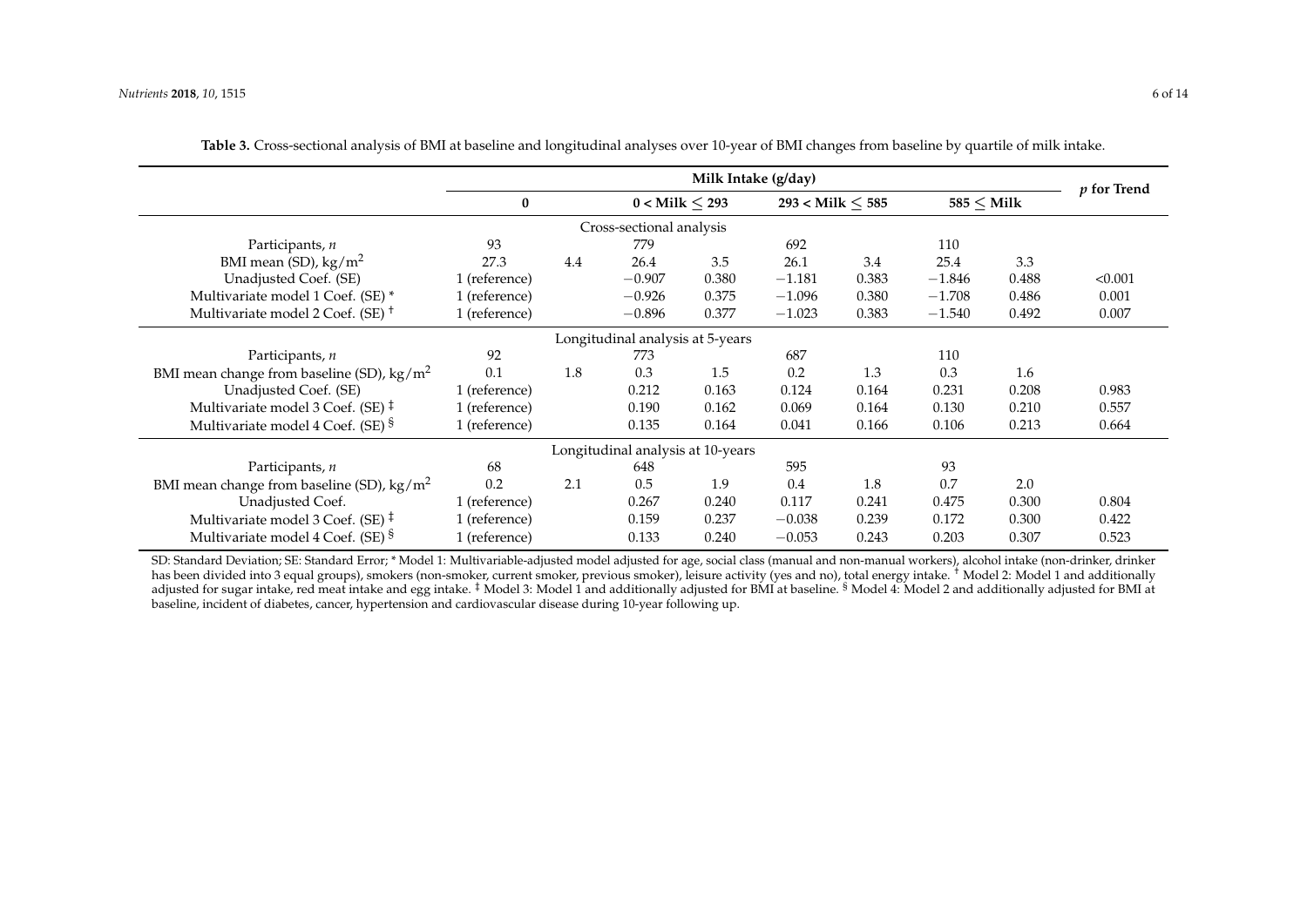|                                                           | Cheese Intake (g/day) |     |                                   |       |                      |       | $p$ for Trend           |       |       |
|-----------------------------------------------------------|-----------------------|-----|-----------------------------------|-------|----------------------|-------|-------------------------|-------|-------|
|                                                           | $0 <$ Cheese $<$ 11   |     | $11 \leq$ Cheese < 16             |       | $16 <$ Cheese $<$ 22 |       | $22 <$ Cheese $< 130\,$ |       |       |
|                                                           |                       |     | Cross-sectional analyses          |       |                      |       |                         |       |       |
| Participants, n                                           | 368                   |     | 426                               |       | 459                  |       | 411                     |       |       |
| BMI mean (SD), $\text{kg/m}^2$                            | 26.1                  | 3.9 | 26.1                              | 3.4   | 26.1                 | 3.3   | 26.6                    | 3.4   |       |
| Unadjusted Coef. (SE)                                     | 1 (reference)         |     | 0.032                             | 0.247 | 0.051                | 0.243 | 0.510                   | 0.249 | 0.046 |
| Multivariate model 1 Coef. (SE) *                         | 1 (reference)         |     | 0.085                             | 0.244 | 0.156                | 0.243 | 0.627                   | 0.254 | 0.015 |
| Multivariate model 2 Coef. (SE) <sup><math>+</math></sup> | 1 (reference)         |     | 0.021                             | 0.244 | 0.078                | 0.244 | 0.515                   | 0.255 | 0.045 |
| Longitudinal analysis at 5-years                          |                       |     |                                   |       |                      |       |                         |       |       |
| Participants, n                                           | 364                   |     | 424                               |       | 456                  |       | 408                     |       |       |
| BMI mean change from baseline (SD), $\text{kg/m}^2$       | 0.4                   | 1.4 | 0.2                               | 1.5   | 0.3                  | 1.4   | 0.1                     | 1.5   |       |
| Unadjusted Coef. (SE)                                     | 1 (reference)         |     | $-0.134$                          | 0.105 | $-0.099$             | 0.104 | $-0.290$                | 0.106 | 0.014 |
| Multivariate model 3 Coef. (SE) $\ddagger$                | 1 (reference)         |     | $-0.139$                          | 0.105 | $-0.114$             | 0.105 | $-0.297$                | 0.110 | 0.014 |
| Multivariate model 4 Coef. (SE) §                         | 1 (reference)         |     | $-0.126$                          | 0.106 | $-0.119$             | 0.106 | $-0.293$                | 0.110 | 0.013 |
|                                                           |                       |     | Longitudinal analysis at 10-years |       |                      |       |                         |       |       |
| Participants, n                                           | 311                   |     | 361                               |       | 375                  |       | 351                     |       |       |
| BMI mean change from baseline (SD), $\text{kg/m}^2$       | 0.5                   | 1.9 | 0.6                               | 1.9   | 0.4                  | 1.8   | 0.3                     | 1.8   |       |
| Unadjusted Coef. (SE)                                     | 1 (reference)         |     | 0.043                             | 0.146 | $-0.164$             | 0.144 | $-0.266$                | 0.146 | 0.025 |
| Multivariate model 3 Coef. (SE) $\ddagger$                | 1 (reference)         |     | 0.008                             | 0.144 | $-0.113$             | 0.145 | $-0.188$                | 0.150 | 0.143 |
| Multivariate model 4 Coef. (SE) <sup>§</sup>              | 1 (reference)         |     | 0.045                             | 0.144 | $-0.097$             | 0.145 | $-0.202$                | 0.150 | 0.109 |

**Table 4.** Cross-sectional analysis of BMI at baseline and longitudinal analyses over 10-year of BMI changes from baseline by quartile of cheese intake.

<span id="page-6-0"></span>SD: Standard Deviation; SE: Standard Error; \* Model 1: Multivariable-adjusted model adjusted for age, social class (manual and non-manual workers), alcohol intake (non-drinker, drinker has been divided into 3 equal groups), smokers (non-smoker, current smoker, previous smoker), leisure activity (yes and no), total energy intake. <sup>†</sup> Model 2: Model 1 and additionally adjusted for sugar intake, red meat intake and egg intake. <sup>‡</sup> Model 3: Model 1 and additionally adjusted for BMI at baseline. <sup>§</sup> Model 4: Model 2 and additionally adjusted for BMI at baseline, incident of diabetes, cancer, hypertension and cardiovascular disease during 10-year following up.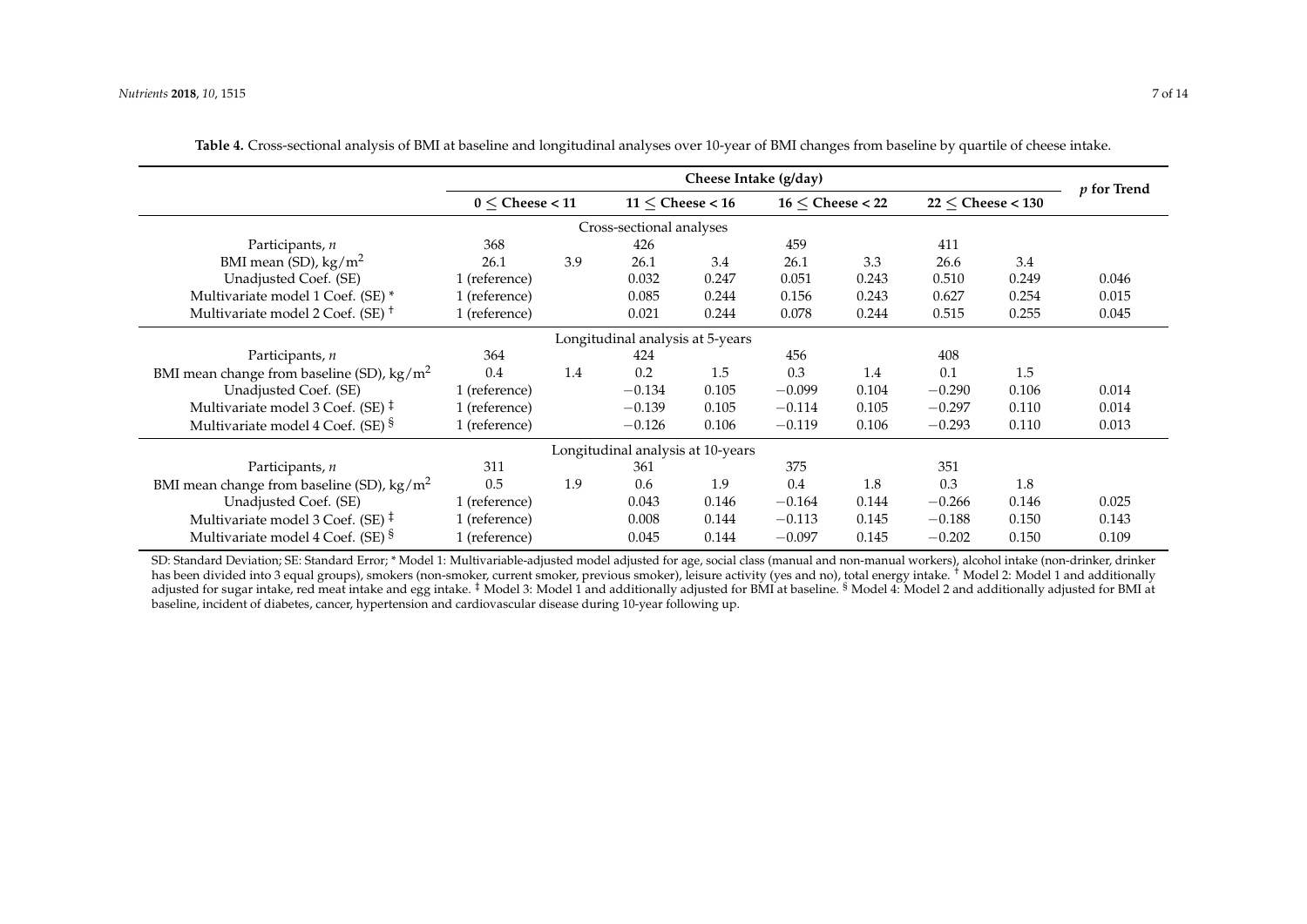|                                                     |               | $p$ for Trend            |                                   |       |          |                         |       |  |  |
|-----------------------------------------------------|---------------|--------------------------|-----------------------------------|-------|----------|-------------------------|-------|--|--|
|                                                     | $\bf{0}$      |                          | $0 < C$ ream $< 5.4$              |       |          | $5.4 < C$ ream $< 40.5$ |       |  |  |
|                                                     |               | Cross-sectional analysis |                                   |       |          |                         |       |  |  |
| Participants, n                                     | 1094          |                          | 220                               |       | 244      |                         |       |  |  |
| BMI mean (SD), $\text{kg/m}^2$                      | 26.4          | 3.6                      | 25.9                              | 3.2   | 26.1     | 2.9                     |       |  |  |
| Unadjusted Coef. (SE)                               | 1 (reference) |                          | $-0.501$                          | 0.255 | $-0.243$ | 0.244                   | 0.137 |  |  |
| Multivariate model 1 Coef. (SE) *                   | 1 (reference) |                          | $-0.547$                          | 0.255 | $-0.091$ | 0.245                   | 0.339 |  |  |
| Multivariate model 2 Coef. (SE) <sup>+</sup>        | 1 (reference) |                          | $-0.498$                          | 0.253 | $-0.139$ | 0.244                   | 0.277 |  |  |
| Longitudinal analysis at 5-years                    |               |                          |                                   |       |          |                         |       |  |  |
| Participants, n                                     | 1085          |                          | 220                               |       | 242      |                         |       |  |  |
| BMI mean change from baseline (SD), $\text{kg/m}^2$ | 0.2           | 1.5                      | 0.2                               | 1.3   | 0.3      | 1.4                     |       |  |  |
| Unadjusted Coef. (SE)                               | 1 (reference) |                          | $-0.031$                          | 0.109 | 0.088    | 0.105                   | 0.504 |  |  |
| Multivariate model 3 Coef. (SE) $\ddagger$          | 1 (reference) |                          | $-0.051$                          | 0.110 | 0.051    | 0.106                   | 0.761 |  |  |
| Multivariate model 4 Coef. (SE) §                   | 1 (reference) |                          | $-0.031$                          | 0.111 | 0.067    | 0.107                   | 0.628 |  |  |
|                                                     |               |                          | Longitudinal analysis at 10-years |       |          |                         |       |  |  |
| Participants, n                                     | 904           |                          | 190                               |       | 211      |                         |       |  |  |
| BMI mean change from baseline (SD), $\text{kg/m}^2$ | 0.4           | 1.9                      | 0.4                               | 1.6   | 0.6      | 1.8                     |       |  |  |
| Unadjusted Coef. (SE)                               | 1 (reference) |                          | $-0.044$                          | 0.149 | 0.193    | 0.143                   | 0.256 |  |  |
| Multivariate model 3 Coef. (SE) $\ddagger$          | 1 (reference) |                          | $-0.089$                          | 0.148 | 0.181    | 0.142                   | 0.329 |  |  |
| Multivariate model 4 Coef. (SE) §                   | 1 (reference) |                          | $-0.096$                          | 0.148 | 0.176    | 0.142                   | 0.348 |  |  |

| Table 5. Cross-sectional analysis of BMI at baseline and longitudinal analyses over 10-year of BMI changes from baseline by tertile of cream intake. |  |  |  |
|------------------------------------------------------------------------------------------------------------------------------------------------------|--|--|--|
|------------------------------------------------------------------------------------------------------------------------------------------------------|--|--|--|

<span id="page-7-0"></span>SD: Standard Deviation; SE: Standard Error; \* Model 1: Multivariable-adjusted model adjusted for age, social class (manual and non-manual workers), alcohol intake (non-drinker, drinker has been divided into 3 equal groups), smokers (non-smoker, current smoker, previous smoker), leisure activity (yes and no), total energy intake. <sup>†</sup> Model 2: Model 1 and additionally adjusted for sugar intake, red meat intake and egg intake. <sup>‡</sup> Model 3: Model 1 and additionally adjusted for BMI at baseline. <sup>§</sup> Model 4: Model 2 and additionally adjusted for BMI at baseline, incident of diabetes, cancer, hypertension and cardiovascular disease during 10-year following up.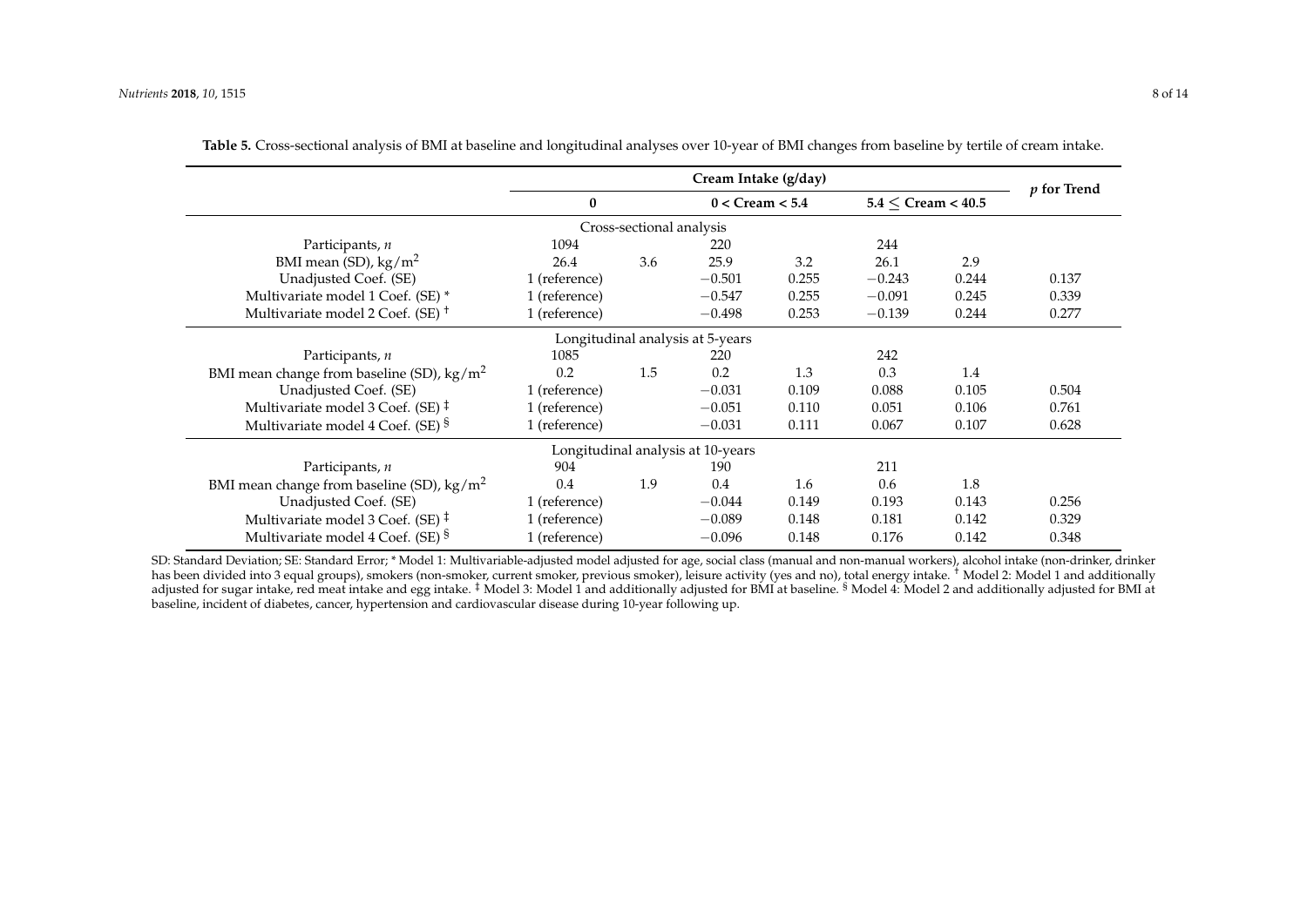|                                                           | Butter Intake (g/day) |     |                                   |       |                          |       |                         | $p$ for Trend |       |
|-----------------------------------------------------------|-----------------------|-----|-----------------------------------|-------|--------------------------|-------|-------------------------|---------------|-------|
|                                                           | $0 <$ Butter $< 12$   |     | $12 <$ Butter $< 24.3$            |       | $24.3 <$ Butter $< 32.4$ |       | $32.4 <$ Butter $< 130$ |               |       |
|                                                           |                       |     | Cross-sectional analysis          |       |                          |       |                         |               |       |
| Participants, n                                           | 419                   |     | 431                               |       | 416                      |       | 357                     |               |       |
| BMI mean (SD), $\text{kg/m}^2$                            | 26.4                  | 3.3 | 25.8                              | 3.4   | 26.4                     | 3.4   | 26.2                    | 3.7           |       |
| Unadjusted Coef. (SE)                                     | 1 (reference)         |     | $-0.527$                          | 0.237 | 0.040                    | 0.239 | $-0.180$                | 0.248         | 0.955 |
| Multivariate model 1 Coef. (SE) *                         | 1 (reference)         |     | $-0.560$                          | 0.233 | 0.144                    | 0.236 | 0.147                   | 0.260         | 0.219 |
| Multivariate model 2 Coef. (SE) <sup><math>+</math></sup> | 1 (reference)         |     | $-0.434$                          | 0.233 | 0.229                    | 0.236 | 0.184                   | 0.260         | 0.167 |
| Longitudinal analysis at 5-years                          |                       |     |                                   |       |                          |       |                         |               |       |
| Participants, n                                           | 418                   |     | 426                               |       | 414                      |       | 353                     |               |       |
| BMI mean change from baseline (SD), $\text{kg/m}^2$       | 0.3                   | 1.5 | 0.2                               | 1.4   | 0.1                      | 1.4   | 0.4                     | 1.5           |       |
| Unadjusted Coef. (SE)                                     | 1 (reference)         |     | $-0.091$                          | 0.101 | $-0.198$                 | 0.102 | 0.097                   | 0.106         | 0.709 |
| Multivariate model 3 Coef. (SE) $\ddagger$                | 1 (reference)         |     | $-0.095$                          | 0.101 | $-0.192$                 | 0.102 | 0.071                   | 0.113         | 0.998 |
| Multivariate model 4 Coef. (SE) §                         | 1 (reference)         |     | $-0.089$                          | 0.102 | $-0.183$                 | 0.103 | 0.050                   | 0.113         | 0.891 |
|                                                           |                       |     | Longitudinal analysis at 10-years |       |                          |       |                         |               |       |
| Participants, n                                           | 358                   |     | 353                               |       | 344                      |       | 305                     |               |       |
| BMI mean change from baseline (SD), $\text{kg/m}^2$       | 0.5                   | 1.8 | 0.4                               | 1.9   | 0.3                      | 1.9   | 0.6                     | 2.0           |       |
| Unadjusted Coef. (SE)                                     | 1 (reference)         |     | $-0.076$                          | 0.141 | $-0.234$                 | 0.142 | 0.092                   | 0.146         | 0.894 |
| Multivariate model 3 Coef. (SE) $\ddagger$                | 1 (reference)         |     | $-0.081$                          | 0.139 | $-0.196$                 | 0.140 | 0.054                   | 0.153         | 0.915 |
| Multivariate model 4 Coef. (SE) <sup>§</sup>              | 1 (reference)         |     | $-0.055$                          | 0.140 | $-0.146$                 | 0.141 | 0.054                   | 0.154         | 0.989 |

| Table 6. Cross-sectional analysis of BMI at baseline and longitudinal analyses over 10-year of BMI changes from baseline by quartile of butter intake. |  |  |  |
|--------------------------------------------------------------------------------------------------------------------------------------------------------|--|--|--|
|--------------------------------------------------------------------------------------------------------------------------------------------------------|--|--|--|

<span id="page-8-0"></span>SD: Standard Deviation; SE: Standard Error; \* Model 1: Multivariable-adjusted model adjusted for age, social class (manual and non-manual workers), alcohol intake (non-drinker, drinker has been divided into 3 equal groups), smokers (non-smoker, current smoker, previous smoker), leisure activity (yes and no), total energy intake. <sup>4</sup> Model 2: Model 1 and additionally adjusted for sugar intake, red meat intake and egg intake. <sup>‡</sup> Model 3: Model 1 and additionally adjusted for BMI at baseline. <sup>§</sup> Model 4: Model 2 and additionally adjusted for BMI at baseline, incident of diabetes, cancer, hypertension and cardiovascular disease during 10-year following up.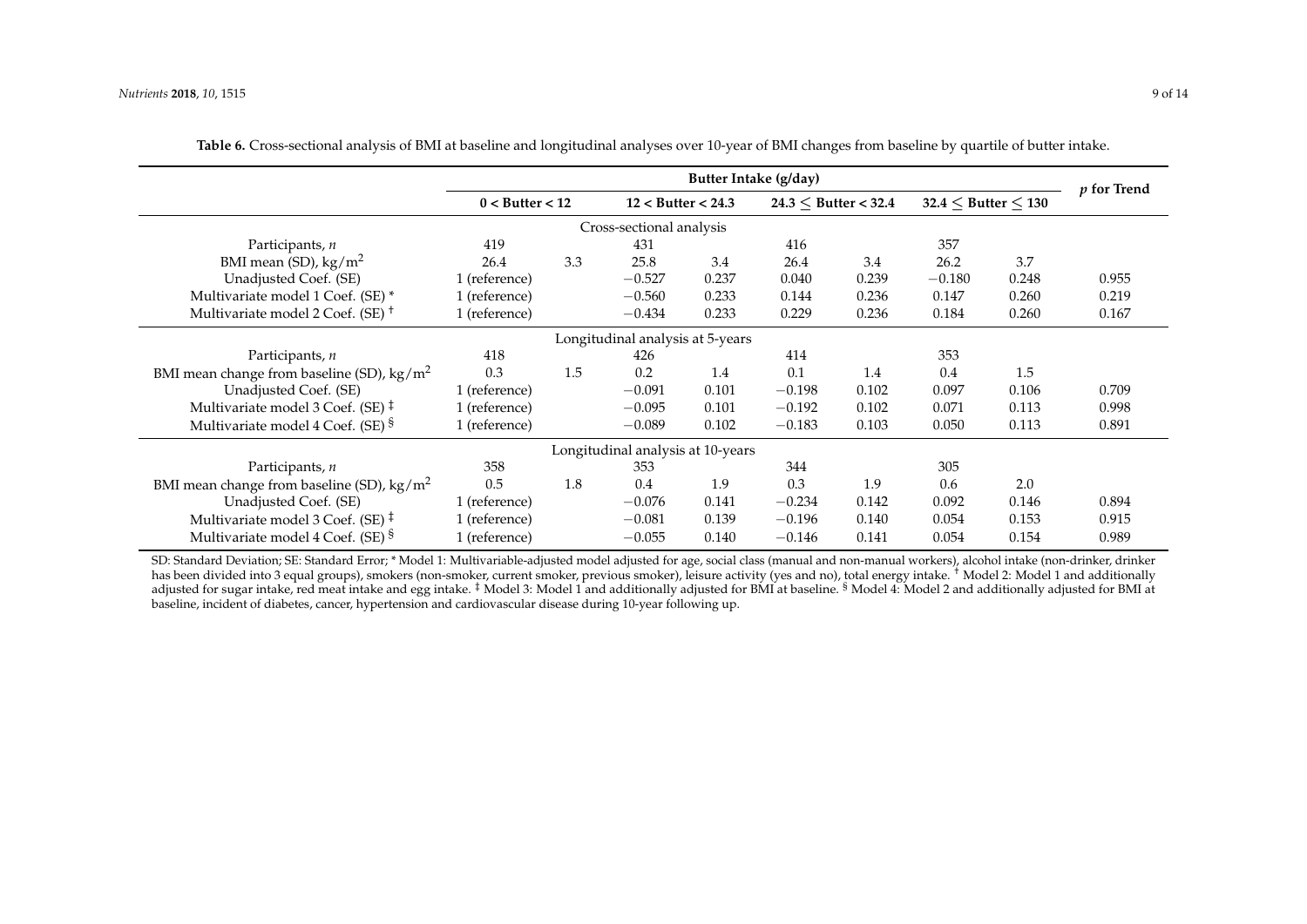Milk intake was inversely associated with BMI cross-sectionally (*p* = 0.007, Table [3\)](#page-5-0), but there were no associations between milk intake and BMI changes during the 10-year follow-up. Cheese consumption was significantly associated with higher BMI at baseline (*p* = 0.045, Table [4\)](#page-6-0), however, higher cheese intake at baseline was associated with lower BMI change (*p* = 0.013) at the 5-year follow-up, but not at the 10-year. Cream intake (Table [5\)](#page-7-0) and butter intake (Table [6\)](#page-8-0) were not associated with BMI at both cross-sectional and longitudinal examinations. Furthermore, stratified analyses showed that there was no evidence for a statistical interaction (*p*-interaction > 0.05) of baseline total energy intake and BMI for the associations between dairy consumption (total dairy, milk, cheese, cream and butter) and BMI at baseline or BMI changes from the baseline during the follow-up. Consumption of total dairy, milk, cream and butter continuously decreased over the 10-years following-up. Cheese was relative stable at the first 5-year, but significantly decreased at the 10-year examination (Online Supplemental Table S1).

#### **4. Discussion**

Our main findings demonstrate that higher consumption of total dairy, milk, cheese cream and butter is not associated with BMI change over the 10-year. Interestingly, we found that higher cheese intake was inversely associated with BMI change at 5-year examination.

No associations were found between total dairy and milk consumption with BMI changes over 10-years in the current study, which is in agreement with results from previous studies [\[9,](#page-11-8)[10,](#page-11-7)[25\]](#page-12-1). Specifically, Mozaffarian et al. [\[10\]](#page-11-7) reported neutral associations of milk consumption with BMI changes by including three cohort studies (*n* = 120,877, men and women) with follow-up periods from 12 years to 20 years. Studies of Samara et al. [\[25\]](#page-12-1) and Vergnaud et al. [\[9\]](#page-11-8) also reported no association between total dairy with 5-year and 6-year BMI changes, respectively. In contrast, Rosell et al. [\[8\]](#page-11-6) found whole milk and sour milk consumption were inversely associated with weight change over a 9-year follow-up. However, Rosell et al. [\[8\]](#page-11-6) did not analyse the data for whole milk and sour milk separately.

In the current study, we observed an inverse association between cheese consumption and BMI change after 5-year. Our result is consistent with results of Rosell et al. [\[8\]](#page-11-6), which also found an inverse association between cheese consumption and BMI change in 19,352 Swedish women aged 40–55 years at baseline over 9-year follow-up. However, Samara et al. [\[25\]](#page-12-1) and Vergnaud et al. [\[9\]](#page-11-8) reported neutral associations between cheese consumption and body weight change after 5-year and 6-year follow-up periods, respectively. Previous studies [\[9](#page-11-8)[,26\]](#page-12-2) indicated the relationship of dairy consumption and body weight change may differ, due to gender, age, and baseline weight of the subjects. Therefore, the difference in the observed associations of cheese intake and BMI changes between the current study and Samara et al. [\[25\]](#page-12-1) or Vergnaud et al. [\[9\]](#page-11-8) may be due to characteristics differences of the investigated subjects. In addition, studis of Samara et al. [\[25\]](#page-12-1) and Vergnaud et al. [\[9\]](#page-11-8) included both men and women for the analysis, whereas only men were included in the current study. In addition, subjects in the study of Samara et al. [\[25\]](#page-12-1) had a wider age range of 28–60 years compared to current study of 45–59 years at baseline. In the current study, the inverse association of cheese intake and BMI change disappeared at 10-year, which may be because cheese intake was significantly decreased after 5-year.

Low-fat dairy has been recommended as healthy choices recently [\[27\]](#page-12-3), however, there is little evidence to show a detrimental effect of high-fat dairy on health outcomes. In the current study, we found no association between cream and butter consumption and BMI change during the 10-year following up. Our study was in line with recently meta-analyses [\[28](#page-12-4)[,29\]](#page-12-5), which also reported a neutral association between high-fat dairy or butter consumption with mortality, cardiovascular disease (CVD) and diabetes. Therefore, future studies are needed to investigate further on the effect of the so-called dairy matrix on health effects.

Numerous plausible mechanisms underlying the potential beneficial effect of dairy consumption on body weight have been suggested. As regards dairy components, calcium has received the greatest attention, with calcium intake shown to be inversely associated with body weight in a number of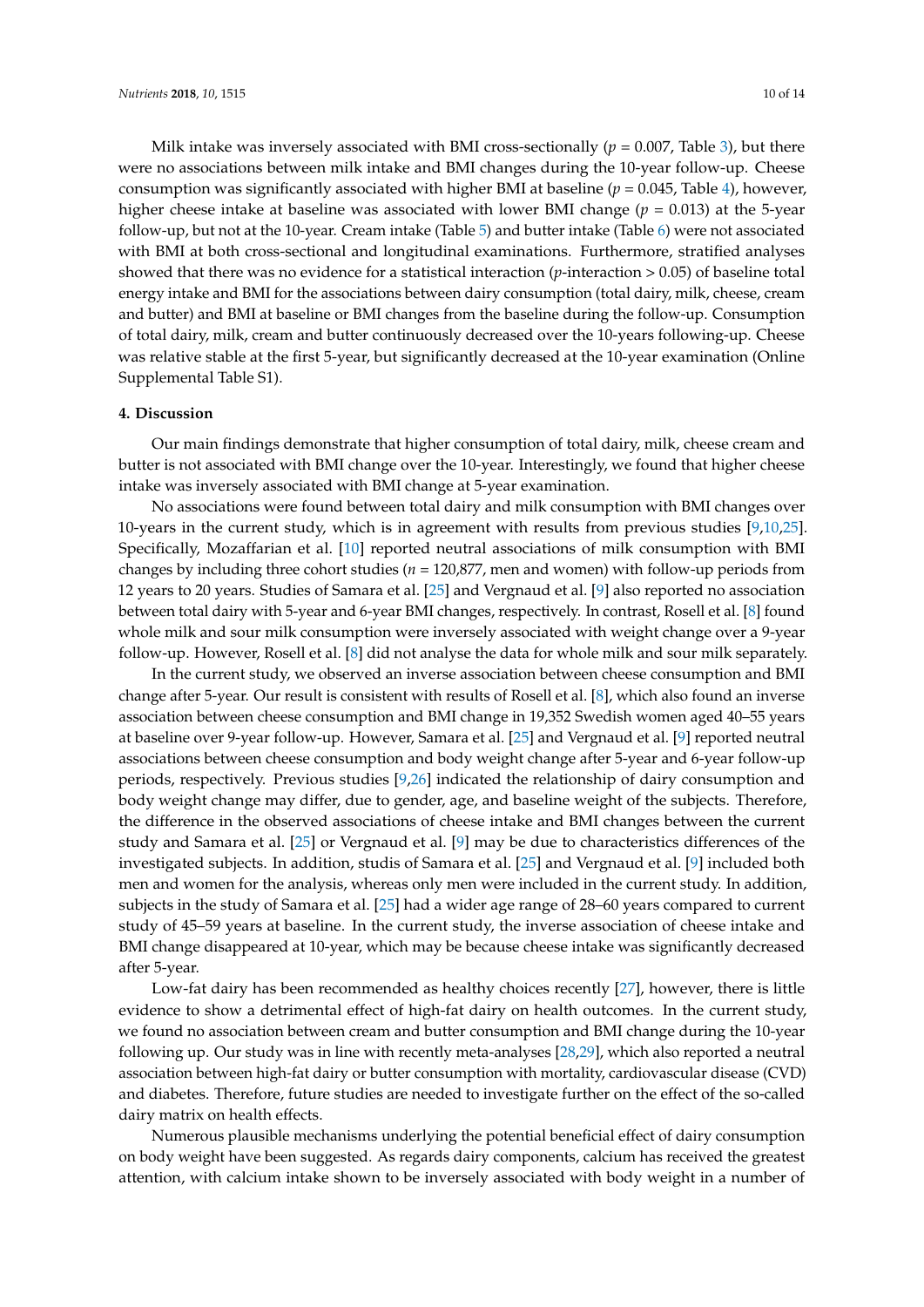observational studies [\[30–](#page-12-6)[33\]](#page-12-7). A recently meta-analysis [\[34\]](#page-12-8) of both RCTs and observational studies showed increasing calcium consumption can reduce body weight in subjects who have a normal BMI. Proposed mechanisms suggest that calcium increases fat oxidation, thermogenesis, faecal fat excretion, energy expenditure, bile acid excretion and decreases fat absorption and lipogenesis [\[30,](#page-12-6)[35–](#page-12-9)[37\]](#page-12-10). In addition, dairy constituents, such as lactose, proteins, and medium chain fatty acids, have been proposed to impact on body weight through regulation of food intake or macronutrient metabolism [\[38](#page-12-11)[–41\]](#page-12-12). It is not known why the inverse association was only found in the cheese not the other types of dairy in the current study, perhaps it is associated with fermented process of the cheese production [\[3\]](#page-11-1). Evidence from RCTs [\[42\]](#page-12-13) suggests a beneficial effect of fermented

dairy consumption on gut homeostasis. Furthermore, findings from a recent meta-analysis [\[28\]](#page-12-4) of 29 prospective cohort studies showed that cheese intake was associated with lower risk of CVD risk and mortality. Thus, the mechanism of higher cheese consumption on reduction of body weight and CVD risk needs to be elucidated in further studies. Overall, the inverse association between cheese consumption and BMI needs to be further explored in large cohort studies and long-term RCTs.

The major strength of the CAPs study is the long-term follow up period for different types of dairy consumption over 10-years, which could provide sufficient evidence on the association between different types of dairy consumption and BMI changes. However, a limitation of the current study is the observational nature of the approach, which does not allow determination of a cause and effect association. Residual confounding factors may have influenced the association between diet and BMI [\[43\]](#page-13-0). In addition, only men were recruited for the CAPs study, thus, which cannot represent for the whole population. Furthermore, yogurt consumption was reported to associate with lower body mass index [\[44\]](#page-13-1), but yogurt consumption was not collected in the current FFQ. It is well known that self-reported food frequency questionnaires are prone to a number of limitations and errors, and particularly due to the fact that not every possible food and dairy product is included in the questionnaire [\[45\]](#page-13-2). For example, in the present study the fat contents of the dairy products was not specified. However, based on the 7-day weighed dietary intake, semi-skimmed milk consumption was reported by only 11% of subjects (*n* = 70), thus we assume that the predominant milk consumed at the time of the analysis was whole milk. Finally, evidence in our study agreed with previous study that the pattern of consumption of dairy products may vary over time [\[46\]](#page-13-3), which is another limitation to investigate the long-term effect (e.g., >10 years) of dairy consumption on human health (e.g., weight management, CVD and diabetes risk).

## **5. Conclusions**

In conclusion, our study showed higher cheese consumption was associated with lower BMI. Further evidence from human intervention studies is needed to better understand the role of cheese in bodyweight control and the mechanisms involved.

**Supplementary Materials:** The following are available online at [http://www.mdpi.com/2072-6643/10/10/1515/](http://www.mdpi.com/2072-6643/10/10/1515/s1) [s1,](http://www.mdpi.com/2072-6643/10/10/1515/s1) Table S1: Dairy consumption over 10-year following up in the Caerphilly Prospective Cohort Study.

**Author Contributions:** Conceptualization, J.G., A.D., P.C.E., and D.I.G.; Formal analysis, J.G. and A.D.; Writing-original draft, J.G. Writing-Review & Editing, J.G., A.D., P.C.E., and D.I.G.

**Funding:** This research received no external funding.

**Acknowledgments:** We thank Yoav Ben-Shlomo, School of Social and Community Medicine, University of Bristol for managing the release of data from the CAPs. We also thank Janet Pickering contributed statistic guidance.

**Conflicts of Interest:** The authors declare no conflict of interest.

#### **References**

<span id="page-10-0"></span>1. World Health Organization. Obesity and Overweight. 2018. Available online: [http://www.who.int/en/](http://www.who.int/en/news-room/fact-sheets/detail/obesity-and-overweight) [news-room/fact-sheets/detail/obesity-and-overweight](http://www.who.int/en/news-room/fact-sheets/detail/obesity-and-overweight) (accessed on 23 August 2018).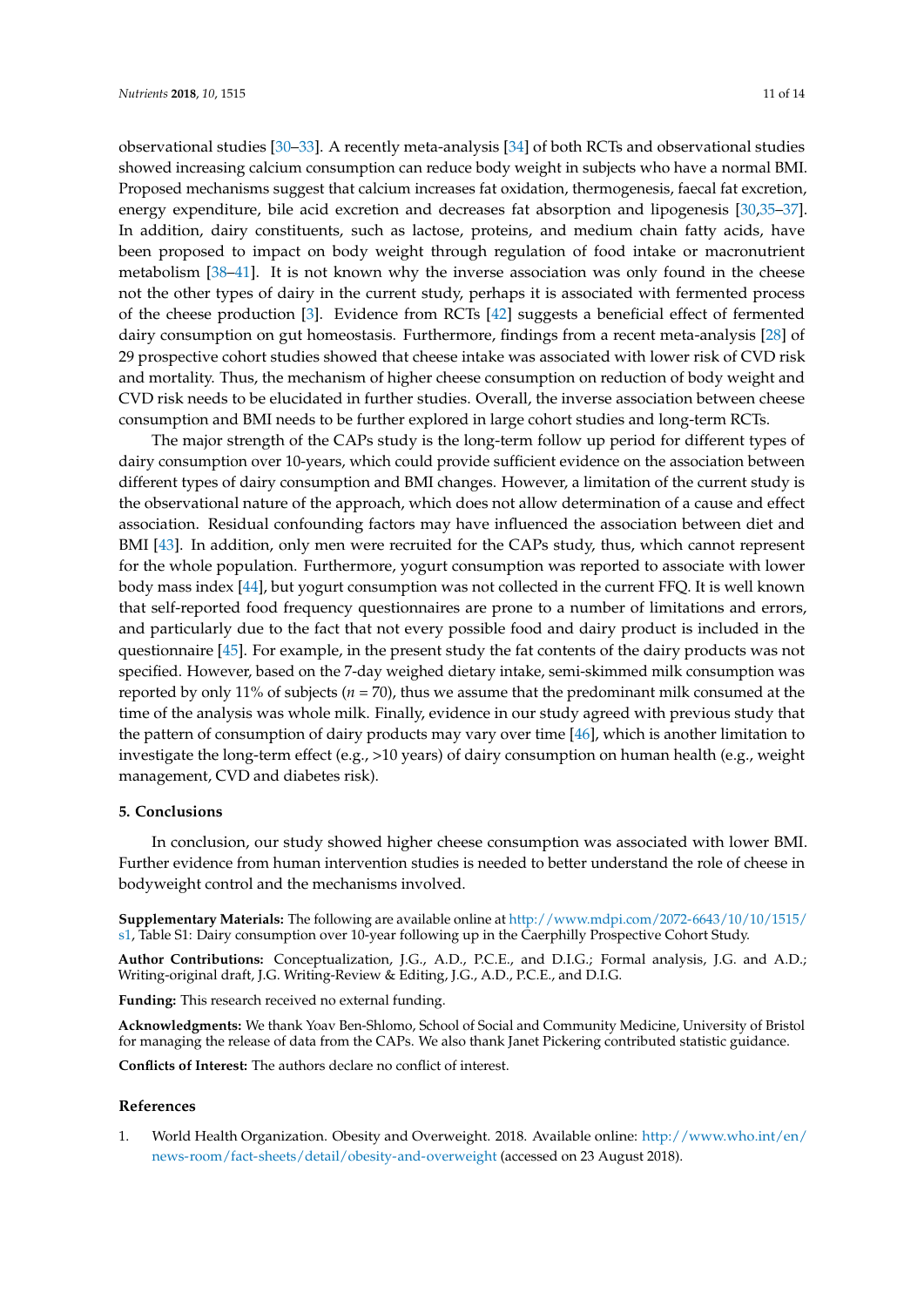- <span id="page-11-0"></span>2. Hawkes, C.; Smith, T.G.; Jewell, J.; Wardle, J.; Hammond, R.A.; Friel, S.; Thow, A.M.; Kain, J. Smart food policies for obesity prevention. *Lancet* **2015**, *385*, 2410–2421. [\[CrossRef\]](http://dx.doi.org/10.1016/S0140-6736(14)61745-1)
- <span id="page-11-1"></span>3. Thorning, T.K.; Bertram, H.C.; Bonjour, J.-P.; de Groot, L.; Dupont, D.; Feeney, E.; Ipsen, R.; Lecerf, J.M.; Mackie, A.; McKinley, M.C.; et al. Whole dairy matrix or single nutrients in assessment of health effects: Current evidence and knowledge gaps. *Am. J. Clin. Nutr.* **2017**, *105*, 1033–1045. [\[CrossRef\]](http://dx.doi.org/10.3945/ajcn.116.151548) [\[PubMed\]](http://www.ncbi.nlm.nih.gov/pubmed/28404576)
- <span id="page-11-2"></span>4. Livingstone, K.M.; Lovegrove, J.A.; Givens, D.I. The impact of substituting SFA in dairy products with MUFA or PUFA on CVD risk: Evidence from human intervention studies. *Nutr. Res. Rev.* **2012**, *25*, 193–206. [\[CrossRef\]](http://dx.doi.org/10.1017/S095442241200011X) [\[PubMed\]](http://www.ncbi.nlm.nih.gov/pubmed/22863409)
- <span id="page-11-3"></span>5. Lovegrove, J.A.; Givens, D.I. Dairy food products: Good or bad for cardiometabolic disease? *Nutr. Res. Rev.* **2016**, *29*, 249–267. [\[CrossRef\]](http://dx.doi.org/10.1017/S0954422416000160) [\[PubMed\]](http://www.ncbi.nlm.nih.gov/pubmed/27666526)
- <span id="page-11-4"></span>6. Chen, M.; Pan, A.; Malik, V.S.; Hu, F.B. Effects of dairy intake on body weight and fat: A meta-analysis of randomized controlled trials. *Am. J. Clin. Nutr.* **2012**, *96*, 735–747. [\[CrossRef\]](http://dx.doi.org/10.3945/ajcn.112.037119) [\[PubMed\]](http://www.ncbi.nlm.nih.gov/pubmed/22932282)
- <span id="page-11-5"></span>7. Dougkas, A.; Reynolds, C.K.; Givens, I.D.; Elwood, P.C.; Minihane, A.M. Associations between dairy consumption and body weight: A review of the evidence and underlying mechanisms. *Nutr. Res. Rev.* **2011**, *24*, 72–95. [\[CrossRef\]](http://dx.doi.org/10.1017/S095442241000034X) [\[PubMed\]](http://www.ncbi.nlm.nih.gov/pubmed/21320381)
- <span id="page-11-6"></span>8. Rosell, M.; Hakansson, N.N.; Wolk, A. Association between dairy food consumption and weight change over 9 y in 19 352 perimenopausal women. *Am. J. Clin. Nutr.* **2006**, *84*, 1481–1488. [\[CrossRef\]](http://dx.doi.org/10.1093/ajcn/84.6.1481) [\[PubMed\]](http://www.ncbi.nlm.nih.gov/pubmed/17158433)
- <span id="page-11-8"></span>9. Vergnaud, A.C.; Peneau, S.; Chat-Yung, S.; Kesse, E.; Czernichow, S.; Galan, P.; Hercberg, S.; Bertrais, S. Dairy consumption and 6-y changes in body weight and waist circumference in middle-aged French adults. *Am. J. Clin. Nutr.* **2008**, *88*, 1248–1255. [\[CrossRef\]](http://dx.doi.org/10.3945/ajcn.2007.25151) [\[PubMed\]](http://www.ncbi.nlm.nih.gov/pubmed/18996859)
- <span id="page-11-7"></span>10. Mozaffarian, D.; Hao, T.; Rimm, E.B.; Willett, W.C.; Hu, F.B. Changes in Diet and Lifestyle and Long-Term Weight Gain in Women and Men. *N. Engl. J. Med.* **2011**, *364*, 2392–2404. [\[CrossRef\]](http://dx.doi.org/10.1056/NEJMoa1014296) [\[PubMed\]](http://www.ncbi.nlm.nih.gov/pubmed/21696306)
- <span id="page-11-9"></span>11. Ortega, F.B.; Sui, X.M.; Lavie, C.J.; Blair, S.N. Body Mass Index, the Most Widely Used but Also Widely Criticized Index: Would a Criterion Standard Measure of Total Body Fat Be a Better Predictor of Cardiovascular Disease Mortality? *Mayo Clin. Proc.* **2016**, *91*, 443–455. [\[CrossRef\]](http://dx.doi.org/10.1016/j.mayocp.2016.01.008) [\[PubMed\]](http://www.ncbi.nlm.nih.gov/pubmed/26948431)
- <span id="page-11-10"></span>12. Baker, I.A.; Pickering, J.; Elwood, P.C.; Bayer, A.; Ebrahim, S. Fibrinogen, viscosity and white blood cell count predict myocardial, but not cerebral infarction: Evidence from the Caerphilly and speedwell cohort. *Thromb. Haemost.* **2002**, *87*, 421–425. [\[CrossRef\]](http://dx.doi.org/10.1055/s-0037-1613020) [\[PubMed\]](http://www.ncbi.nlm.nih.gov/pubmed/11916073)
- 13. Elwood, P. Milk, coronary disease and mortality. *J. Epidemiol. Community Health* **2001**, *55*, 379–382. [\[CrossRef\]](http://dx.doi.org/10.1136/jech.55.6.375) [\[PubMed\]](http://www.ncbi.nlm.nih.gov/pubmed/11350990)
- 14. Gallacher, J.E.J.; Yarnell, J.W.G.; Sweetnam, P.M.; Elwood, P.C.; Stansfeld, S.A. Anger and incident heart disease in the caerphilly study. *Psychosom. Med.* **1999**, *61*, 446–453. [\[CrossRef\]](http://dx.doi.org/10.1097/00006842-199907000-00007) [\[PubMed\]](http://www.ncbi.nlm.nih.gov/pubmed/10443752)
- <span id="page-11-11"></span>15. Yarnell, J.W.G.; Patterson, C.C.; Thomas, H.F.; Sweetnam, P.M. Central obesity: Predictive value of skinfold measurements for subsequent ischaemic heart disease at 14 years follow-up in the Caerphilly Study. *Int. J. Obes.* **2001**, *25*, 1546–1549. [\[CrossRef\]](http://dx.doi.org/10.1038/sj.ijo.0801676) [\[PubMed\]](http://www.ncbi.nlm.nih.gov/pubmed/11673779)
- <span id="page-11-12"></span>16. Fehily, A.M.; Butland, B.K.; Holiday, R.M.; Yarnell, J.W.G. Dietary studies in the Caerphilly Heart Disease Survey. *Food Sci. Nutr.* **1988**, *42*, 77–78.
- <span id="page-11-13"></span>17. Caerphilly and Speedwell collaborative heart disease studies. The Caerphilly and Speedwell Collaborative Group. *J. Epidemiol. Community Health* **1984**, *38*, 259–262. [\[CrossRef\]](http://dx.doi.org/10.1136/jech.38.3.259)
- <span id="page-11-14"></span>18. Food Standards Agency. *Food Portion Sizes*, 3rd ed.; TSO: Norwich, UK, 2005.
- <span id="page-11-15"></span>19. Livingstone, K.M.; Lovegrove, J.A.; Cockcroft, J.R.; Elwood, P.C.; Pickering, J.E.; Givens, D.I. Does dairy food intake predict arterial stiffness and blood pressure in men? Evidence from the Caerphilly Prospective Study. *Hypertension* **2013**, *61*, 42–47. [\[CrossRef\]](http://dx.doi.org/10.1161/HYPERTENSIONAHA.111.00026) [\[PubMed\]](http://www.ncbi.nlm.nih.gov/pubmed/23150503)
- <span id="page-11-16"></span>20. Fehily, A.M.; Yarnell, J.W.; Butland, B.K. Diet and ischaemic heart disease in the Caerphilly Study. *Hum. Nutr. Appl. Nutr.* **1987**, *41*, 319–326. [\[CrossRef\]](http://dx.doi.org/10.1079/BJN19930035) [\[PubMed\]](http://www.ncbi.nlm.nih.gov/pubmed/3692898)
- <span id="page-11-17"></span>21. Yarnell, J.W.; Fehily, A.M.; Milbank, J.E.; Sweetnam, P.M.; Walker, C.L. A short dietary questionnaire for use in an epidemiological survey: Comparison with weighed dietary records. *Hum. Nutr. Appl. Nutr.* **1983**, *37*, 103–112. [\[PubMed\]](http://www.ncbi.nlm.nih.gov/pubmed/6305883)
- <span id="page-11-18"></span>22. World Health Organisation. Global Database on Body Mass Index (BMI) Classification. 2016. Available online: [http://www.who.int/bmi/index.jsp?introPage=intro\\_3.html](http://www.who.int/bmi/index.jsp?introPage=intro_3.html) (accessed on 27 May 2016).
- <span id="page-11-19"></span>23. Office of Population Censuses and Surveys. *Classification of Occupations 1980*; HMSO: London, UK, 1980.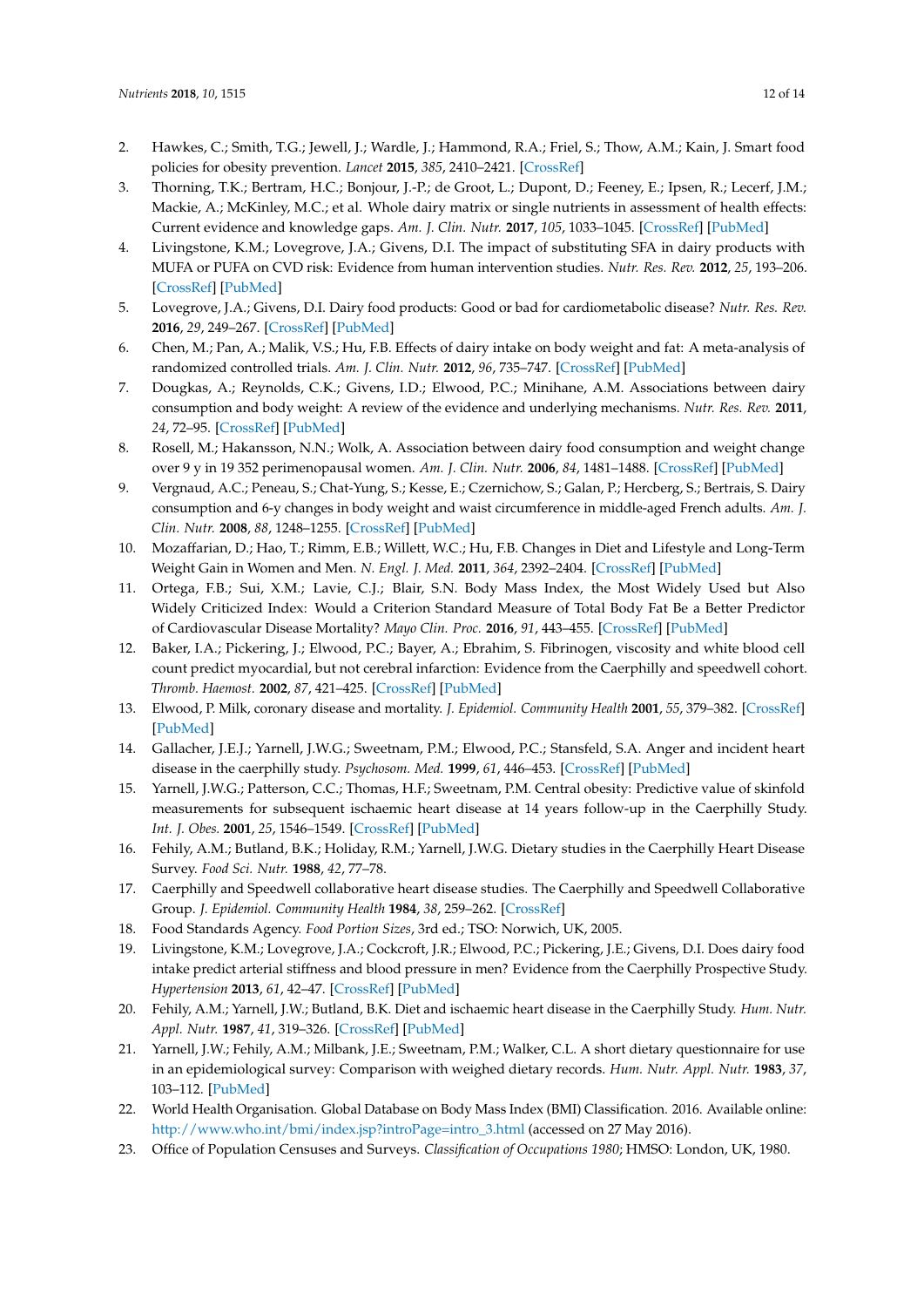- <span id="page-12-0"></span>24. Livingstone, K.M.; Givens, D.I.; Cockcroft, J.R.; Pickering, J.E.; Lovegrove, J.A. Is fatty acid intake a predictor of arterial stiffness and blood pressure in men? Evidence from the Caerphilly Prospective Study. *Nutr. Metab. Cardiovasc. Dis.* **2013**, *23*, 1079–1085. [\[CrossRef\]](http://dx.doi.org/10.1016/j.numecd.2012.12.002) [\[PubMed\]](http://www.ncbi.nlm.nih.gov/pubmed/23415455)
- <span id="page-12-1"></span>25. Samara, A.; Herbeth, B.; Ndiaye, N.C.; Fumeron, F.; Billod, S.; Siest, G.; Visvikis-Siest, S. Dairy product consumption, calcium intakes, and metabolic syndrome-related factors over 5 years in the STANISLAS study. *Nutrition* **2013**, *29*, 519–524. [\[CrossRef\]](http://dx.doi.org/10.1016/j.nut.2012.08.013) [\[PubMed\]](http://www.ncbi.nlm.nih.gov/pubmed/23274089)
- <span id="page-12-2"></span>26. Schwingshackl, L.; Hoffmann, G.; Schwedhelm, C.; Kalle-Uhlmann, T.; Missbach, B.; Knuppel, S.; Boeing, H. Consumption of Dairy Products in Relation to Changes in Anthropometric Variables in Adult Populations: A Systematic Review and Meta-Analysis of Cohort Studies. *PLoS ONE* **2016**, *11*, e0157461. [\[CrossRef\]](http://dx.doi.org/10.1371/journal.pone.0157461) [\[PubMed\]](http://www.ncbi.nlm.nih.gov/pubmed/27310919)
- <span id="page-12-3"></span>27. NHS. Milk and Dairy in Your Diet. 2015. Available online: [https://www.nhs.uk/live-well/eat-well/milk](https://www.nhs.uk/live-well/eat-well/milk-and-dairy-nutrition/)[and-dairy-nutrition/](https://www.nhs.uk/live-well/eat-well/milk-and-dairy-nutrition/) (accessed on 21 July 2017).
- <span id="page-12-4"></span>28. Guo, J.; Astrup, A.; Lovegrove, J.A.; Gijsbers, L.; Givens, D.I.; Soedamah-Muthu, S.S. Milk and dairy consumption and risk of cardiovascular diseases and all-cause mortality: Dose-response meta-analysis of prospective cohort studies. *Eur. J. Epidemiol.* **2017**, *32*, 269–287. [\[CrossRef\]](http://dx.doi.org/10.1007/s10654-017-0243-1) [\[PubMed\]](http://www.ncbi.nlm.nih.gov/pubmed/28374228)
- <span id="page-12-5"></span>29. Pimpin, L.; Wu, J.H.; Haskelberg, H.; Del Gobbo, L.; Mozaffarian, D. Is Butter Back? A Systematic Review and Meta-Analysis of Butter Consumption and Risk of Cardiovascular Disease, Diabetes, and Total Mortality. *PLoS ONE* **2016**, *11*, e0158118. [\[CrossRef\]](http://dx.doi.org/10.1371/journal.pone.0158118) [\[PubMed\]](http://www.ncbi.nlm.nih.gov/pubmed/27355649)
- <span id="page-12-6"></span>30. Bueno, M.B.; Cesar, C.L.; Martini, L.A.; Fisberg, R.M. Dietary calcium intake and overweight: An epidemiologic view. *Nutrition* **2008**, *24*, 1110–1115. [\[CrossRef\]](http://dx.doi.org/10.1016/j.nut.2008.05.020) [\[PubMed\]](http://www.ncbi.nlm.nih.gov/pubmed/18640008)
- 31. Heaney, R.P.; Rafferty, K. Preponderance of the evidence: An example from the issue of calcium intake and body composition. *Nutr. Rev.* **2009**, *67*, 32–39. [\[CrossRef\]](http://dx.doi.org/10.1111/j.1753-4887.2008.00132.x) [\[PubMed\]](http://www.ncbi.nlm.nih.gov/pubmed/19146504)
- 32. Heiss, C.J.; Shaw, S.E.; Carothers, L. Association of calcium intake and adiposity in postmenopausal women. *J. Am. Coll. Nutr.* **2008**, *27*, 260–266. [\[CrossRef\]](http://dx.doi.org/10.1080/07315724.2008.10719698) [\[PubMed\]](http://www.ncbi.nlm.nih.gov/pubmed/18689557)
- <span id="page-12-7"></span>33. Major, G.C.; Chaput, J.P.; Ledoux, M.; St-Pierre, S.; Anderson, G.H.; Zemel, M.B.; Tremblay, A. Recent developments in calcium-related obesity research. *Obes. Rev.* **2008**, *9*, 428–445. [\[CrossRef\]](http://dx.doi.org/10.1111/j.1467-789X.2007.00465.x) [\[PubMed\]](http://www.ncbi.nlm.nih.gov/pubmed/18282178)
- <span id="page-12-8"></span>34. Li, P.; Fan, C.; Lu, Y.; Qi, K. Effects of calcium supplementation on body weight: A meta-analysis. *Am. J. Clin. Nutr.* **2016**, *104*, 1263–1273. [\[CrossRef\]](http://dx.doi.org/10.3945/ajcn.116.136242) [\[PubMed\]](http://www.ncbi.nlm.nih.gov/pubmed/27733391)
- <span id="page-12-9"></span>35. Christensen, R.; Lorenzen, J.K.; Svith, C.R.; Bartels, E.M.; Melanson, E.L.; Saris, W.H.; Tremblay, A.; Astrup, A. Effect of calcium from dairy and dietary supplements on faecal fat excretion: A meta-analysis of randomized controlled trials. *Obes. Rev.* **2009**, *10*, 475–486. [\[CrossRef\]](http://dx.doi.org/10.1111/j.1467-789X.2009.00599.x) [\[PubMed\]](http://www.ncbi.nlm.nih.gov/pubmed/19493303)
- 36. Teegarden, D.; White, K.M.; Lyle, R.M.; Zemel, M.B.; Van Loan, M.D.; Matkovic, V.; Craig, B.A.; Schoeller, D.A. Calcium and dairy product modulation of lipid utilization and energy expenditure. *Obesity (Silver Spring)* **2008**, *16*, 1566–1572. [\[CrossRef\]](http://dx.doi.org/10.1038/oby.2008.232) [\[PubMed\]](http://www.ncbi.nlm.nih.gov/pubmed/18421269)
- <span id="page-12-10"></span>37. Zemel, M.B.; Donnelly, J.E.; Smith, B.K.; Sullivan, D.K.; Richards, J.; Morgan-Hanusa, D.; Mayo, M.S.; Sun, X.; Cook-Wiens, G.; Bailey, B.W.; et al. Effects of dairy intake on weight maintenance. *Nutr. Metab.* **2008**, *5*, 28. [\[CrossRef\]](http://dx.doi.org/10.1186/1743-7075-5-28) [\[PubMed\]](http://www.ncbi.nlm.nih.gov/pubmed/18950508)
- <span id="page-12-11"></span>38. Beasley, J.M.; Ange, B.A.; Anderson, C.A.; Miller, E.R., 3rd; Erlinger, T.P.; Holbrook, J.T.; Sacks, F.M.; Appel, L.J. Associations between macronutrient intake and self-reported appetite and fasting levels of appetite hormones: Results from the Optimal Macronutrient Intake Trial to Prevent Heart Disease. *Am. J. Epidemiol.* **2009**, *169*, 893–900. [\[CrossRef\]](http://dx.doi.org/10.1093/aje/kwn415) [\[PubMed\]](http://www.ncbi.nlm.nih.gov/pubmed/19224977)
- 39. Bowen, J.; Noakes, M.; Trenerry, C.; Clifton, P.M. Energy intake, ghrelin, and cholecystokinin after different carbohydrate and protein preloads in overweight men. *J. Clin. Endocrinol. Metab.* **2006**, *91*, 1477–1483. [\[CrossRef\]](http://dx.doi.org/10.1210/jc.2005-1856) [\[PubMed\]](http://www.ncbi.nlm.nih.gov/pubmed/16434457)
- 40. Little, T.J.; Horowitz, M.; Feinle-Bisset, C. Modulation by high-fat diets of gastrointestinal function and hormones associated with the regulation of energy intake: Implications for the pathophysiology of obesity. *Am. J. Clin. Nutr.* **2007**, *86*, 531–541. [\[CrossRef\]](http://dx.doi.org/10.1093/ajcn/86.3.531) [\[PubMed\]](http://www.ncbi.nlm.nih.gov/pubmed/17823414)
- <span id="page-12-12"></span>41. Luhovyy, B.L.; Akhavan, T.; Anderson, G.H. Whey proteins in the regulation of food intake and satiety. *J. Am. Coll. Nutr.* **2007**, *26*, 704S–712S. [\[CrossRef\]](http://dx.doi.org/10.1080/07315724.2007.10719651) [\[PubMed\]](http://www.ncbi.nlm.nih.gov/pubmed/18187437)
- <span id="page-12-13"></span>42. Veiga, P.; Pons, N.; Agrawal, A.; Oozeer, R.; Guyonnet, D.; Brazeilles, R.; Faurie, J.M.; Vlieg, J.E.T.V.H.; Houghton, L.A.; Whorwell, P.J.; et al. Changes of the human gut microbiome induced by a fermented milk product. *Sci. Rep.* **2014**, *4*. [\[CrossRef\]](http://dx.doi.org/10.1038/srep06328) [\[PubMed\]](http://www.ncbi.nlm.nih.gov/pubmed/25209713)